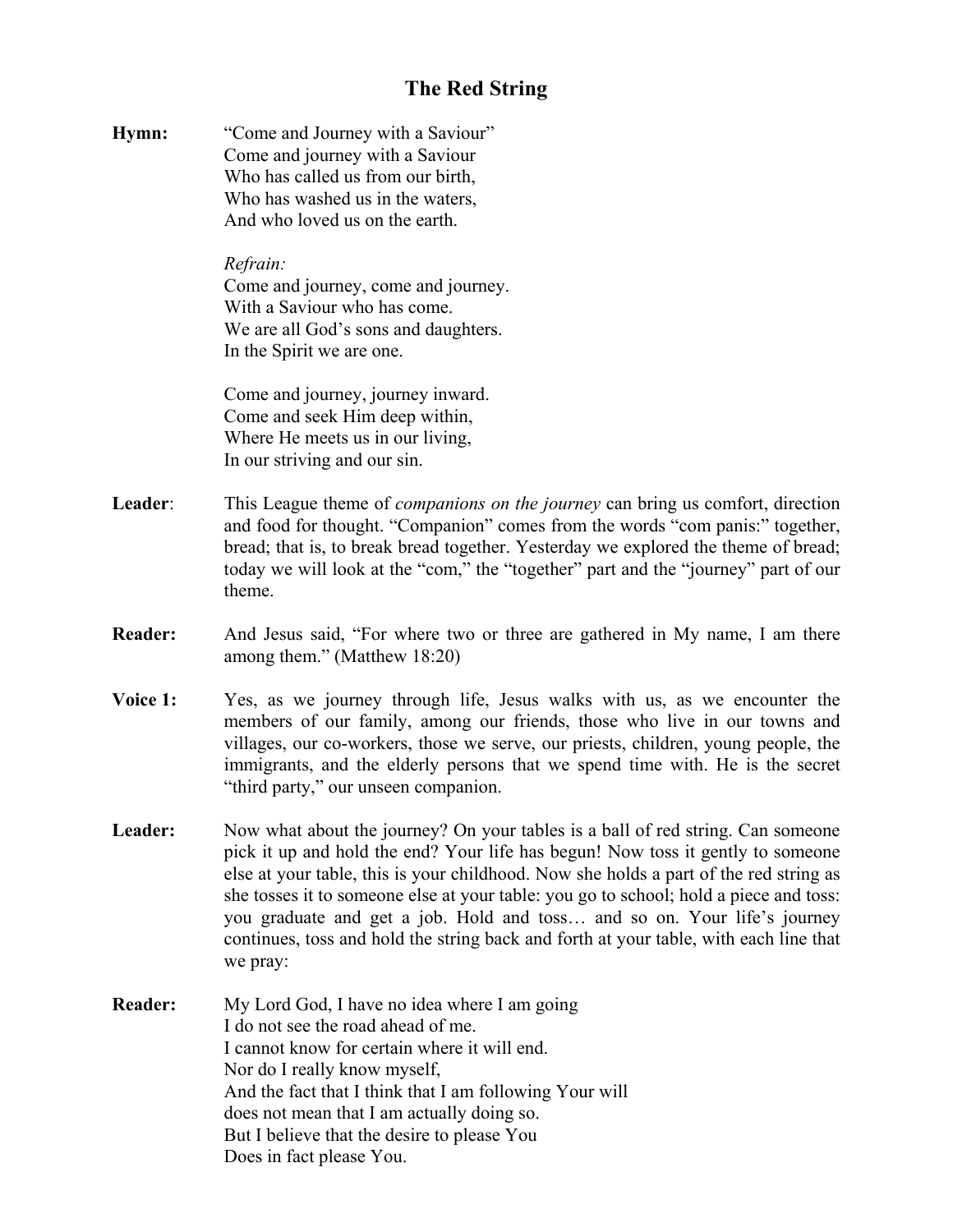|                | And I hope I have that desire in all that I am doing.<br>I hope that I will never do anything apart from that desire.<br>And I know that if I do this,<br>You will lead me by the right road<br>though I may know nothing about it.<br>Therefore will I trust You always<br>though I may seem to be lost<br>and in the shadow of death.<br>I will not fear, for You are ever with me,<br>and You will never leave me to face perils alone.<br>Prayer by Thomas Merton |
|----------------|-----------------------------------------------------------------------------------------------------------------------------------------------------------------------------------------------------------------------------------------------------------------------------------------------------------------------------------------------------------------------------------------------------------------------------------------------------------------------|
| Voice 1:       | Well, this is quite the web we have woven!                                                                                                                                                                                                                                                                                                                                                                                                                            |
| Leader:        | Yes, our lives can get pretty complex at times. Everyone, raise your web of wool<br>up high.                                                                                                                                                                                                                                                                                                                                                                          |
| Voice 1:       | Each day we offer our lives to God.                                                                                                                                                                                                                                                                                                                                                                                                                                   |
| <b>Reader:</b> | Take, Lord, receive. All I have You have given me. I surrender it all to You, to be<br>disposed of according to Your will. Give me only Your love and Your grace, with<br>these, I will be rich enough and will desire nothing more.                                                                                                                                                                                                                                  |
| Voice 1:       | Each week at mass, we offer our lives to God.                                                                                                                                                                                                                                                                                                                                                                                                                         |
| <b>Reader:</b> | Take, Lord, receive. All I have You have given me. I surrender it all to You, to be<br>disposed of according to Your will. Give me only Your love and Your grace, with<br>these, I will be rich enough and will desire nothing more.                                                                                                                                                                                                                                  |
| Voice 1:       | At the end of our lives, we offer our lives to God.                                                                                                                                                                                                                                                                                                                                                                                                                   |
| <b>Reader:</b> | Take, Lord, receive. All I have You have given me. I surrender it all to You, to be<br>disposed of according to Your will. Give me only Your love and Your grace, with<br>these, I will be rich enough and will desire nothing more.                                                                                                                                                                                                                                  |
| Voice 1:       | And Jesus laughs, takes the end of my red string and starts to roll it up.                                                                                                                                                                                                                                                                                                                                                                                            |
| Leader:        | Someone at your table can begin to roll up your red string as we listen:                                                                                                                                                                                                                                                                                                                                                                                              |
| <b>Reader:</b> | And as He rolls up your red string, Jesus says, "Come, you are blessed by My<br>Father, He delights in you. Come, inherit the kingdom prepared for you from the<br>foundation of the world."                                                                                                                                                                                                                                                                          |
| Voice 1:       | Well how come, Lord? What do You mean?                                                                                                                                                                                                                                                                                                                                                                                                                                |
| <b>Reader:</b> | Come, My beloved, for I was hungry and you gave Me food, I was thirsty and you<br>gave Me something to drink, I was a stranger and you welcomed Me, I was sick<br>and you took care of Me, I was in prison and you visited Me.                                                                                                                                                                                                                                        |